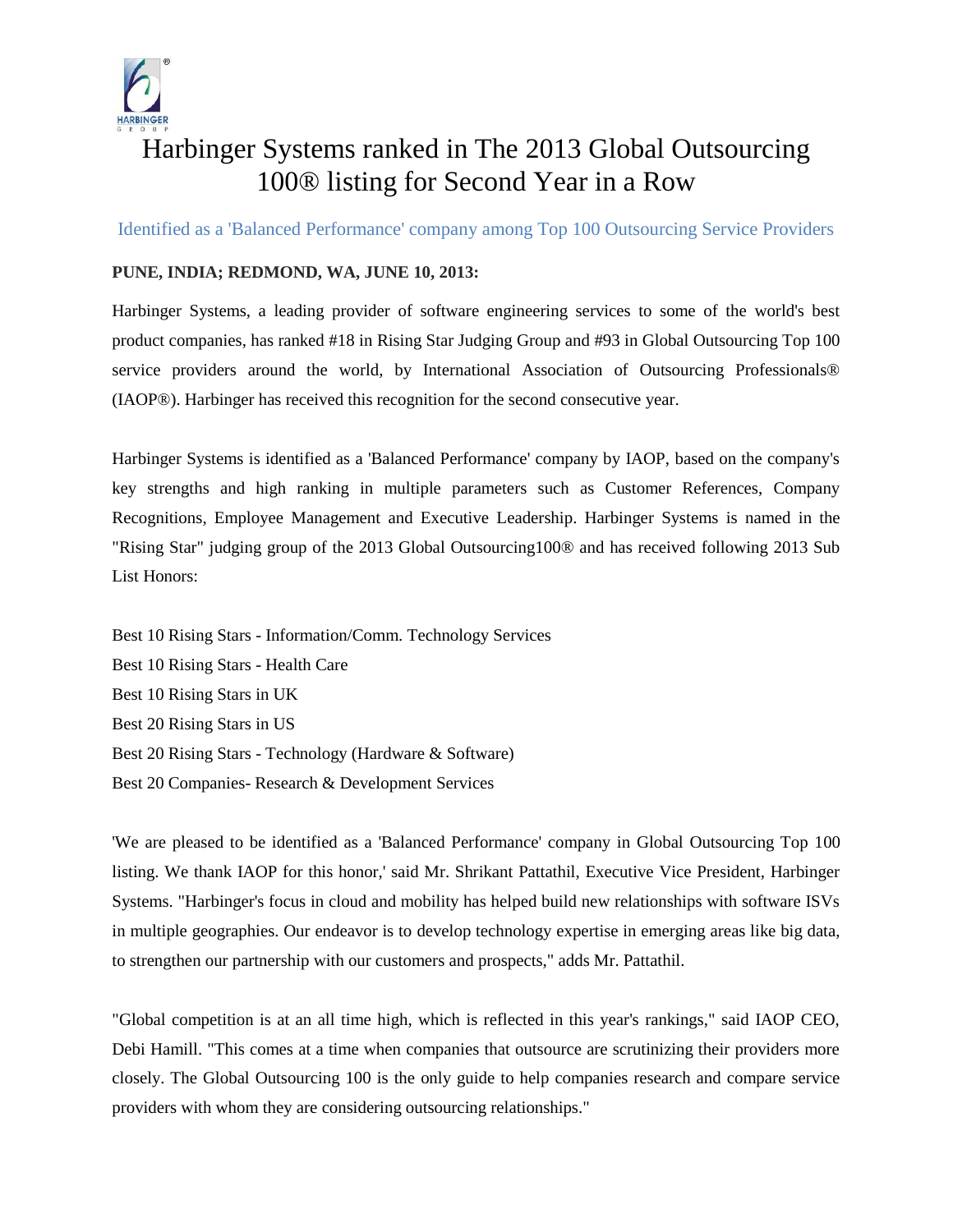

The Global Outsourcing 100® is an independently judged, opt-in ranking of the world's best outsourcing service providers and advisors. The lists include companies from around the world that provide the full spectrum of outsourcing services and is also featured in a special advertising section in FORTUNE® 500 May 20, 2013 issue.

## ABOUT HARBINGER SYSTEMS

Harbinger Systems is a leading provider of software engineering services to some of the world's best product companies. Since 1990, Harbinger has developed a strong customer base worldwide. Harbinger's customers are software product companies, including hi-tech startups in Silicon Valley, to leading product companies in the US and large in-house IT organizations.

Harbinger Systems services span across enterprise software development, advanced testing services for software ISVs and solution consulting in eLearning. Harbinger is known as a thought leader in eLearning industry and provides solution consulting and technology services to organizations across the globe. Harbinger Systems also has expertise working with niche software ISVs in the security systems domain.

In 2009, Deloitte named Harbinger Systems among the fastest growing technology companies in its Technology Fast 500 Asia Pacific and Technology Fast 50 India programs. Harbinger Systems is recognized as a 'Super Star' in 10th Annual Mobile Star Awards™ 2011. Harbinger Systems is among 2012 Global Outsourcing Top 100 companies listing by International Association of Outsourcing Professionals and ranked in Top 100 Outsourcing Service Providers listing by Global Services.

Harbinger Systems is a part of Harbinger Group. Harbinger Group is a leading global provider of innovative software products and services to companies in over 57 countries.

To know more about Harbinger Systems visit www.harbinger-systems.com